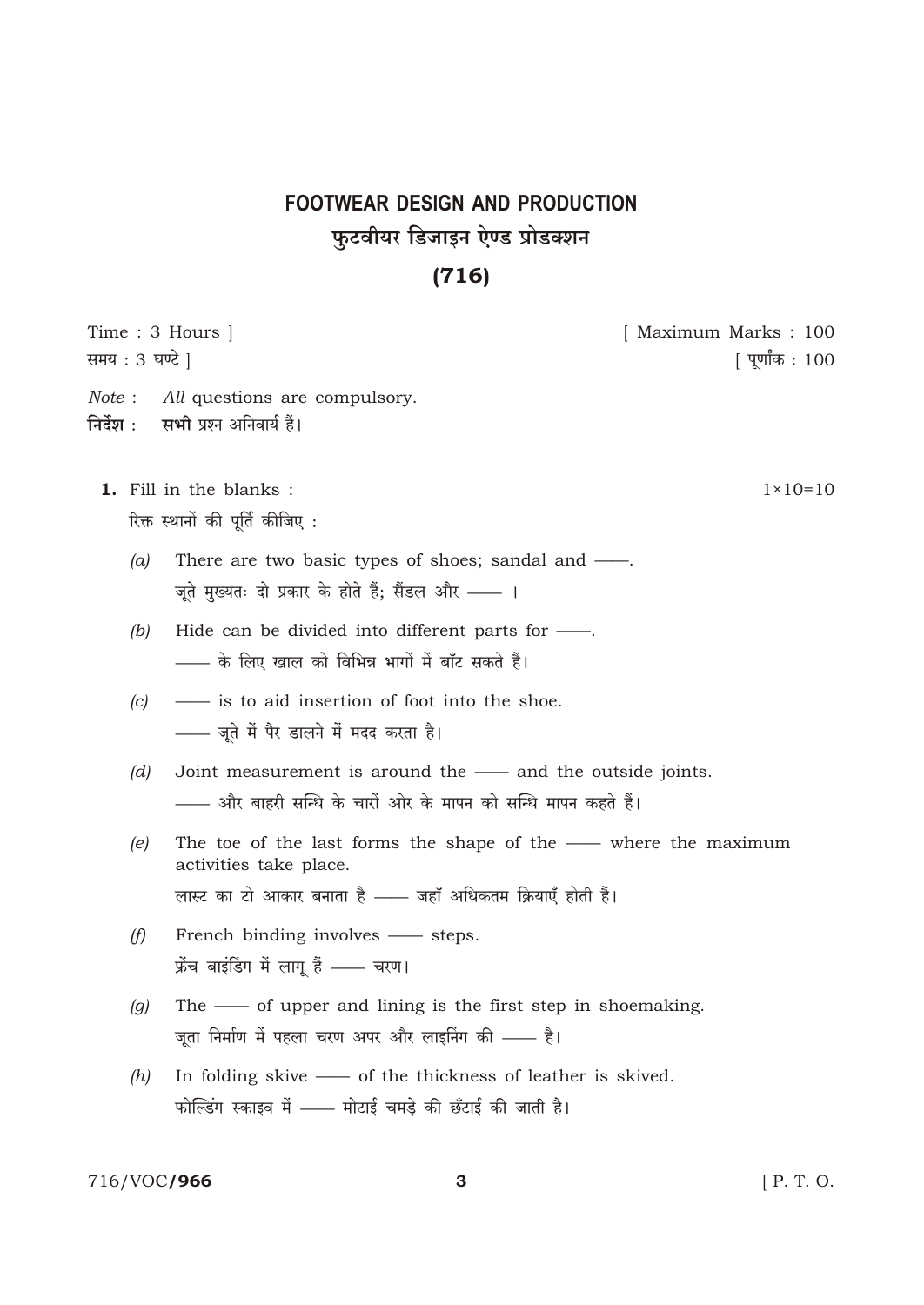- 'Gross Area (G)' calculation formula for a full grain side is  $G =$ .  $(i)$ पूर्ण दानेदार भाग के 'सकल क्षेत्रफल (G)' की गणना का सूत्र है G = -- ।
- There are bone in feet.  $(i)$ पैर में - हड्डियाँ होती हैं।
- 2. State whether the following statements are True or False :  $1 \times 10 = 10$ निम्नलिखित में से सही और गलत बताइए:
	- There are three basic variations in toe shapes.  $(a)$ टो आकार की तीन मूल विविधताएँ हैं।
	- $(b)$ A counter is placed on the side of a shoe. जूते के बगल पर काउन्टर प्लेस्ड होता है।
	- The skeleton of foot is divided into 4 parts.  $(c)$ पैर का कंकाल 4 भागों में विभाजित है।
	- The Brannock is based on heel to ball measurement.  $(d)$ ब्राननॉंक हील से बॉल मापक पर आधारित है।
	- Heel, waist, ball and toe are four sections of last.  $(e)$ हील, वेस्ट, बॉल और टो लास्ट के चार खण्ड हैं।
	- Leather is permeable and plastic.  $(f)$ चमडा पर्मीबल और प्लास्टिक है।
	- Boxing is used to strengthen Oxford shoe.  $(a)$ ऑक्सफोर्ड शू की मजबूती के लिए बॉक्सिंग प्रयोग करते हैं।
	- $(h)$ In slip last construction the last is inserted after the upper attached to the insole. स्लिप लास्ट निर्माण में अपर को इंसोल से जोड़ने के बाद लास्ट घुसाई जाती है।
	- Clicking is assembling the components of upper by stitching.  $(i)$ क्लिकिंग अपर के भागों को सिलाई द्वारा जोडना होता है।
	- Bottoming is attachment of the lasted footwear to the sole.  $(i)$ बॉटोमिंग लास्ट किये फुटवीयर को सोल से जोड़ना होता है।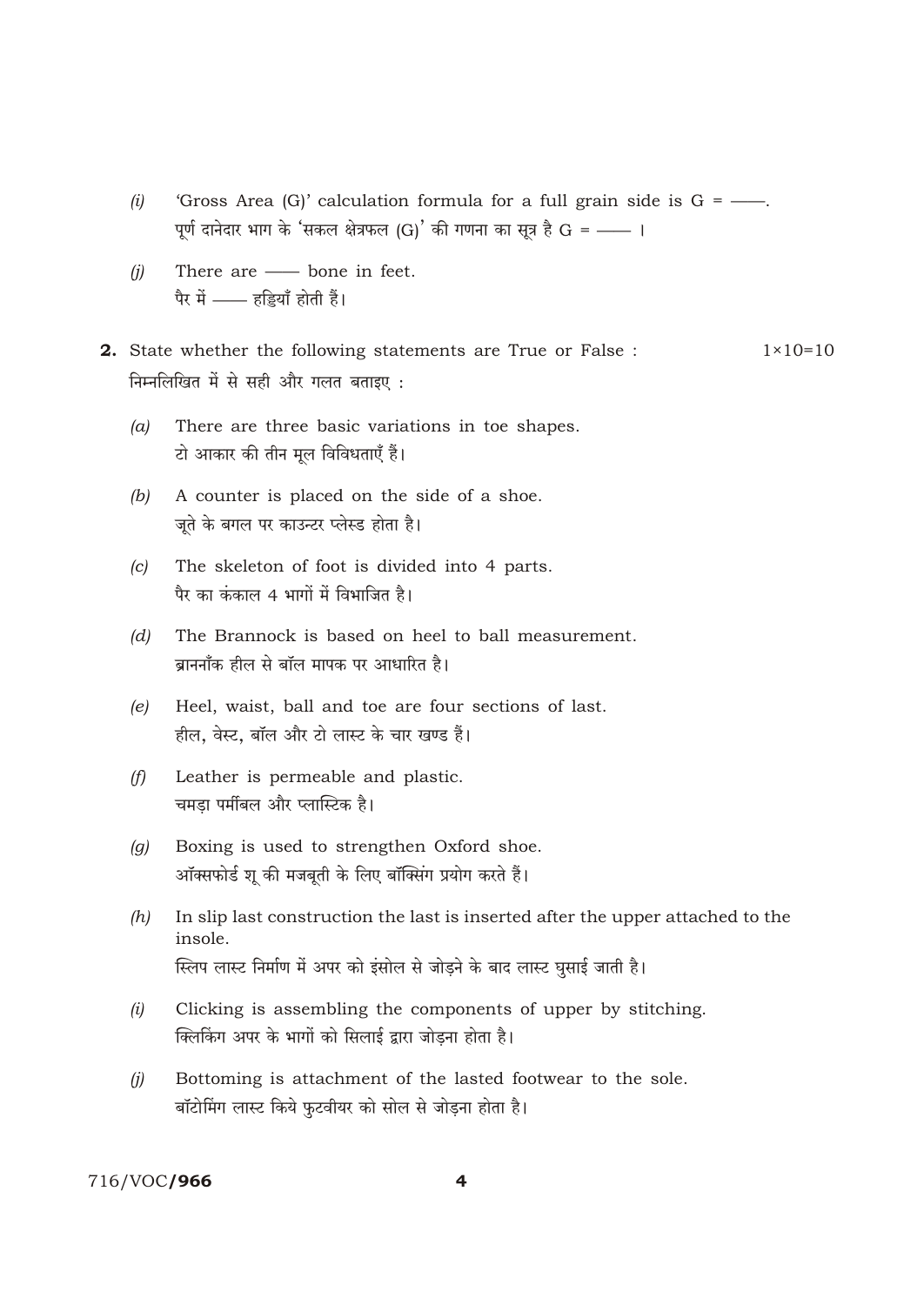- 3. Answer the following questions: निम्नलिखित प्रश्नों के उत्तर दीजिए:
	- $(a)$ Write upper part names of Derby shoe. डर्बी जूते के ऊपरी भागों के नाम लिखें।
	- $(b)$ What do you mean by 'Mean Form'? 'मीन फॉर्म' से आप क्या समझते हैं?
	- What is the use of Hydraulic Cutting Machine?  $(c)$ हाइडोलिक कटिंग मशीन का प्रयोग क्या है?
	- How is Jodhpur shoe different from Boot?  $(d)$ 'जोधपुर शू' बूट से कैसे भिन्न है?
	- $(e)$ Which type of material is used for 'last' making? 'लास्ट' बनाने के लिए किस सामग्री का प्रयोग होता है?
	- What is the difference between toe point and seat point?  $(f)$ 'टो' पॉइन्ट और 'सीट' पॉइन्ट में अन्तर बताइए।
	- Which is the largest bone?  $(q)$ कौन-सी हड़ी सबसे बड़ी होती है?
	- $(h)$ Write the parts and positions of men's Oxford. मर्द ऑक्सफोर्ड के भाग व स्थितियाँ बताइए।
	- What is shank and why is it used?  $(i)$ शैन्क क्या होता है और इसका क्या उपयोग है?
	- How an insole is developed from foot impression?  $(i)$ पैर के निशान से इनसोल कैसे बनाएंगे?
	- What type of machines are used for stitching components?  $(k)$ कम्पोनेन्ट्स सिलाई के लिए कौन-कौन सी मशीनें प्रयोग में लाई जाती हैं?
	- $(l)$ What is closed seam? क्लोज्ड सीम क्या होती है?

#### 716/VOC/966